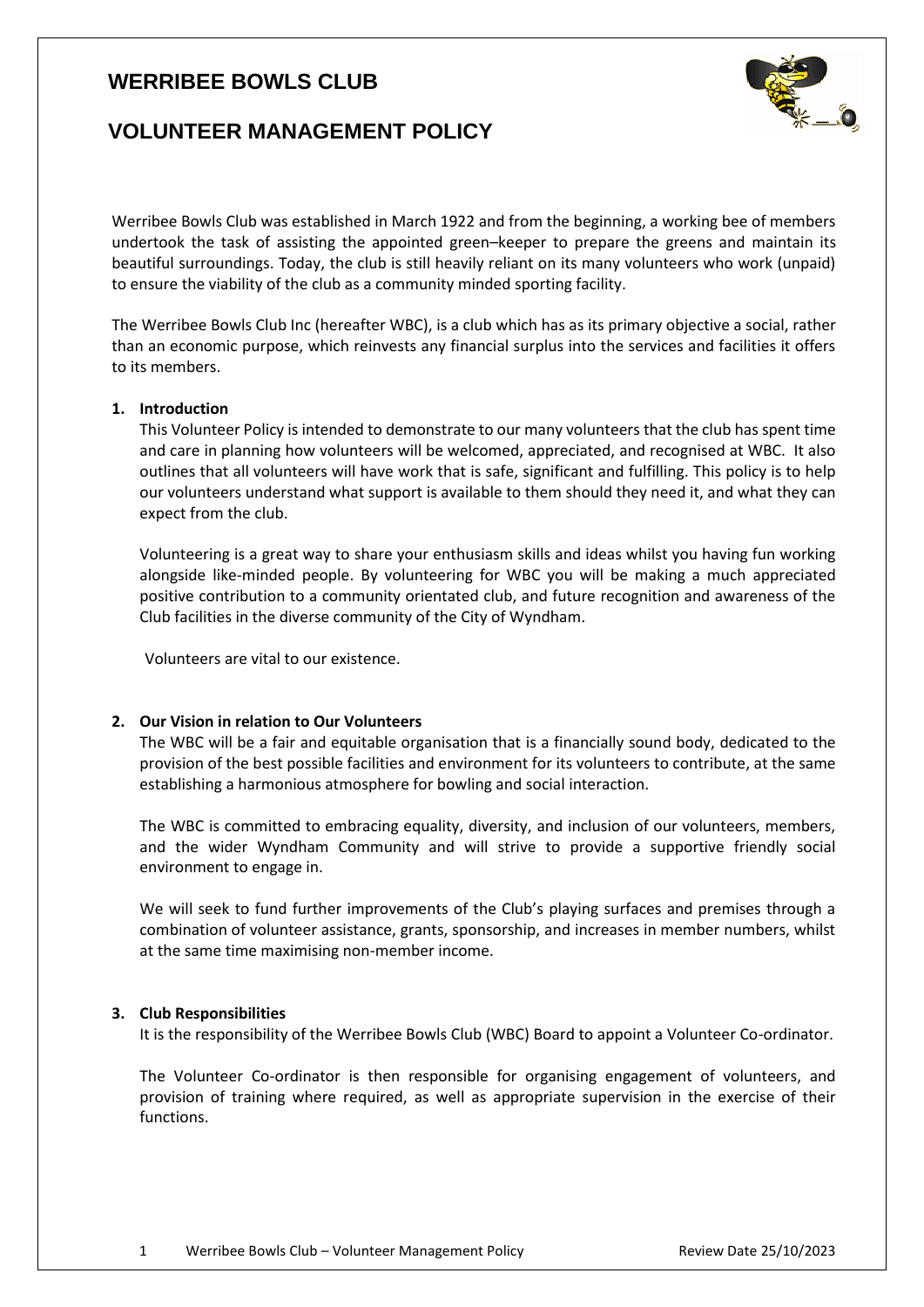

# **VOLUNTEER MANAGEMENT POLICY**

The Volunteer Co-ordinator will:

- Report regularly and directly to the WBC Board on the progress of the volunteer program.
- Recognise the different roles, rights and responsibilities of all volunteers, and provide access to grievance and complaints procedures.
- Consider Volunteer wishes and abilities when allocating roles
- Take a pro-active and planned approach towards all volunteer tasks and carry out regular reviews of the Volunteer Management System.
- Ensure that equipment, facilities and materials to be used by the Volunteers are suitable for their intended use, and practical instruction is delivered.
- Provide a comprehensive Induction to WBC.
- Ensure any Volunteer who offers their services to assist with activities where children are involved to ensure the Volunteer provides proof of a Police Check and a Working with Children Certificate.

#### **4. Volunteer Responsibilities**

- Should a Volunteer wish to discontinue their role they should inform the Volunteer Co-ordinator or the Club President.
- Promptly report any injuries or workplace hazards noticed to the Volunteer Co-ordinator.
- Deal with complaints or suggestions in an agreed manner with the Volunteer Co-ordinator.
- A Volunteer who intends to engage in activities where children are involved has the responsibility to produce a Police Check and a valid Working with Children Certificate before becoming involved with children activities.
- Ask for support where and when needed.

#### **5. Engagement of Volunteers**

WBC Volunteers are engaged and are not introduced to replace a paid staff position.

All prospective Volunteers will be interviewed to establish what they would like to do, their existing technical or non-technical skill levels, attributes they may have, and how best their potential might be utilised for maximum betterment of the club.

#### **6. Induction**

As a new Volunteer you will be guided through an Induction process to familiarise you with the processes, policies and procedures that will make your time volunteering at the WBC safe and rewarding.

All Volunteers will be offered appropriate training for their respective functions. The successful completion of training shall be a condition to carrying out allocated tasks safely.

#### **7. Support**

The Club Volunteer Co-ordinator will offer support to you. He/she will remain your key contact person throughout your volunteering experience with us. The Volunteer Co-ordinator will discuss with you how you are settling in, and deal with any issues/grievances arising. This will ensure that W BC is doing all we can to make your volunteering experience an enjoyable and meaningful one.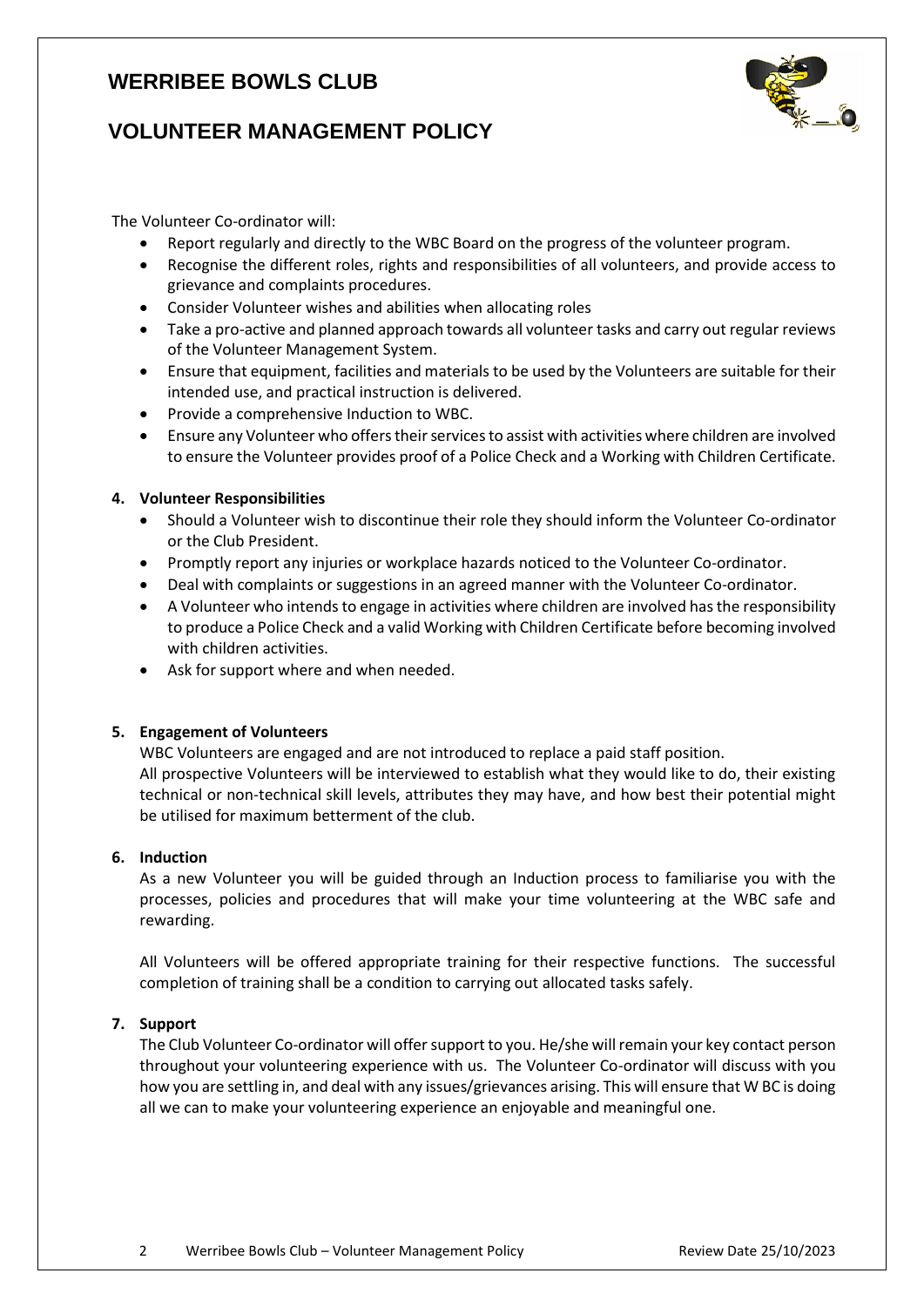

# **VOLUNTEER MANAGEMENT POLICY**

#### **8. Recognition**

The Club could not do the work without our many Volunteers and to acknowledge this we will always say thank you and show our appreciation for a job well done. There will always be a listening ear or shoulder to lean on. References of the services will be made in the WBC Annual Report recognising the volunteer's service.

### **9. Insurance, Health and Safety, Accidents or Risk.**

The WBC has an obligation under the Occupational Health and Safety Act 2004, to ensure the health and safety of its Volunteers "so far as reasonably practicable".

The WBC has a valid Insurance Policy to ensure that Volunteers are covered by Public Liability Insurance. It covers all volunteering activities you will be asked to perform.

We will keep reminding you of our Health and Safety Policy and give you simple instructions on how to perform each task safely. We have clear procedures to be followed in the case of accidents and emergencies as all activities contain an element of risk.

#### **10. Resolving Problems**

We hope your role as a Volunteer will be an enjoyable experience with us. However, if a task does not meet your expectations or you become unhappy with the commitment we have made with you we want you to feel comfortable about letting us know. First of all, talk to your Volunteer Coordinator so that he/she has the opportunity to sort it out with you before it becomes a problem. If you do not feel this will resolve things then please speak with the Club President at the earliest convenience.

#### **11. Equality, Diversity and Inclusion**

WBC is committed to embracing Diversity, promoting Equality and Inclusion amongst its Volunteers.

Equality does not mean that everyone has to be treated the same. Volunteers like all people have different needs, situations and ambitions and inclusion is the process of ensuring equality of opportunity for all volunteers whatever their disabilities or disadvantages.

The club recognises that Volunteers have lots in common however they are also different in many ways. Diversity is about valuing, recognising and respecting these differences.

When volunteering, inclusion means respecting and accepting people regardless of their age, sex, ethnicity, socio-economic background, educational level, or disability.

Volunteers representing WBC are expected to support our commitment to promoting Equality, Diversity and Inclusion in a positive manner.